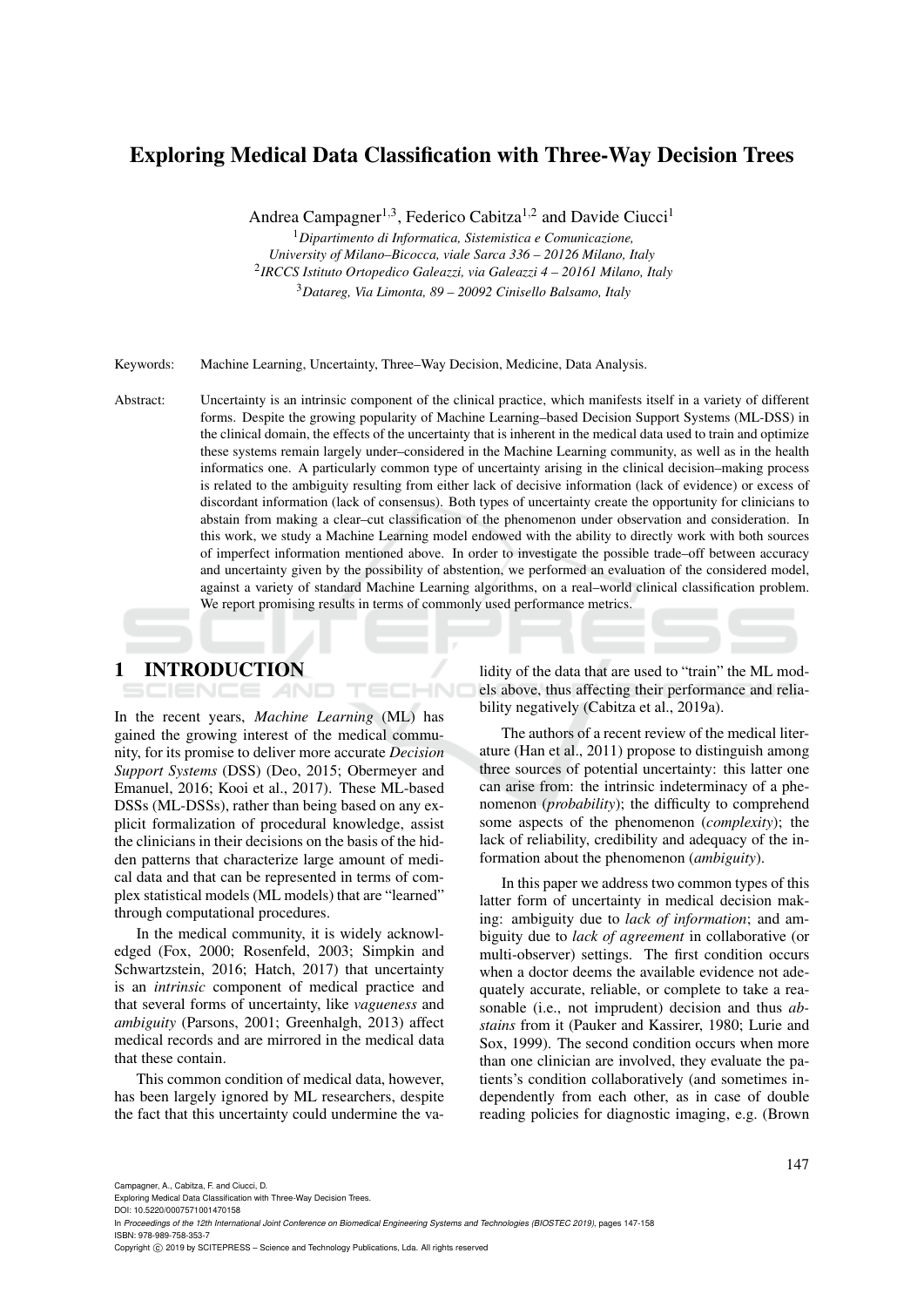et al., 1996)) and they cannot agree on a definitive interpretation.

Both the conditions mentioned above are more frequent than a lay person could imagine. In fact, the uncertainty for lack of information is often the main motivation for the so called 'wait-and-see' policy (e.g., (Glynne-Jones and Hughes, 2012)), by which no intervention is prescribed and the condition is monitored over time to gain more decisive findings. In recent times, the medical community has hosted a lively debate about whether doctors should abstain from prescribing exams and treatments *more often* than currently observed, with an emphasis on the mandate not to harm (Grady and Redberg, 2010) and to avoid *over-diagnosis* (Djulbegovic, 2004), that is classifying as diseases (and treat) conditions that will never evolve into serious illness. The second condition is even more common, and denoted in the medical literature as either poor or moderate *inter-rater agreement* (Gwet, 2014). For instance, discrepancy rates for second interpretations of pediatric cases between two health care facilities were found substantial with disagreements that occurred in almost one case out of two (Eakins et al., 2012). In real-world settings a majority vote policy is usually adopted to take a decision and proceed despite the disagreements (Cabitza et al., 2017). It is worthy of note that disagreements are usually not due to errors (or minimally so), but rather to the intrinsic ambiguity of the observed phenomena (Cabitza et al., 2019a; Cabitza et al., 2019b).

The main consequence of these types of uncertainty for the design of ML-DSS is that the goldstandard target (or ground truth), which is fed as training data into ML algorithms, can no longer be considered a clear-cut classification. Consequently, the assignment of a binary (or, more generally, multiclass) label to each instance is no longer feasible, but rather a three-valued (or more generally set-valued) classification is needed, in which a set-valued labeling  ${c_1, ..., c_k}$  of a given instance means that the correct classification is unknown, yet one among *c*1,..., *ck*.

Some authors have already tried to address ambiguity in computational terms: for instance, the work of (Ferri and Hernández-Orallo, 2004) on *Cautious Classifiers*, the work of (Yao, 2012) on *Three–Way Decisions*, and the work of (Cour et al., 2011) on *learning from partial labels*. These seminal works notwithstanding, this aspect is seldom considered and deployed in real–world applications. In fact, the standard approach to tackle uncertain decision problems in the ML community consists in using probabilistic methods, which in the considered setting regards the assignment of a probability degree to each of the considered alternatives. However under this mainstream

approach, this soft probabilistic classification is usually converted into a clear-cut one, for example considering the assignment with the highest probability. While this technique could be seen as an effective way to control and eliminate uncertainty, it could also be seen as *discarding* the intrinsically uncertain and multi-faceted nature of the clinical phenomena (Cabitza et al., 2019a).

The goal of this work is to consider a ML model with the capability to process ambiguity, and undertake a comparative study with respect to a variety of traditional ML algorithms applied to a real-world clinical decision problem. Specifically, we will evaluate the considered model under the problem of assessing either the improvement or the worsening of *mental health* after a surgical operation, as this construct is measured by the mental score that can be computed on the basis of the responses that patients give when responding to the *Short Form 12* (SF12) survey, a standard and widely-used questionnaire for routine monitoring and assessment of care outcomes in adult patients (Ware et al., 1996; Ware et al., 1998). We will consider two different classification tasks:

- 1. The first case is analogous to *cautious classification* and *three–way classification*: in this case, the target classification is *binary*, but the classifier, when not sufficiently certain on the classification to assign, is able to predict a *three-way* output. This latter category is not yet a further class, but rather a *tertium* (cf. Aristotle), a *Mu* value (cf. Zhaozhou) or, more prosaically, an explicit *user missing* that is intended to emulate the abstention behaviour mentioned above.
- 2. The second case is a generalization of both *cautious classification* and *learning from partial labels* (Cour et al., 2011): for this reason we call it *three–way in/three–way out* classification. In this original approach, *both* the input (that is the training data) and the output (that is the predicted target variable) can present *abstention* decisions explicitly; given that the training input is three– way, in its predictions the ML algorithm can either dispel the uncertainty by yielding a precise classification, if it is "certain" of this decision; or, otherwise, the algorithm can resort to abstention, and propagate the uncertainty onto the predicted output.

It should be noted that both the tasks described above are essentially different from both multi–class and multi–label classification (see Figure 1 for a graphical representation of the differences):

• Multi–class classification assumes a certain input and the goal is to predict a certain output which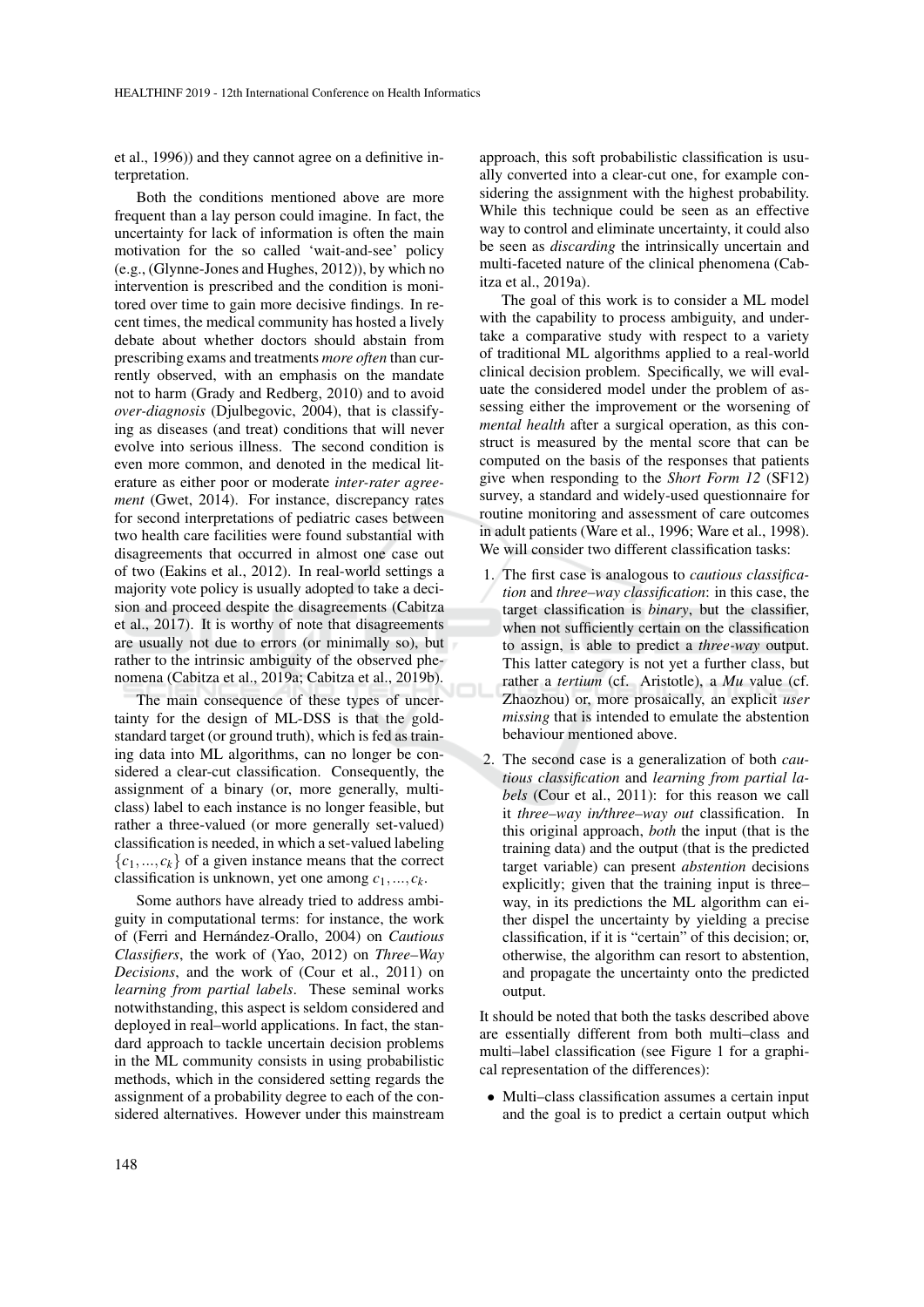

**Unclassified Instances Classified Instances** 

Figure 1: A representation of multi–class (A), multi–label (B) and three–way classification (C).

can assume more than two values (only one for a single instance);

• Multi–label classification (Tsoumakas and Katakis, 2007) assumes a set–valued, yet certain, input and the goal is to predict a certain set– valued output. In this latter case the classes are assumed to be non–exclusive;

On the other hand, as explained previously, cautious classification assumes a binary (more in general multi–class) input, but the goal is to predict an uncertain set–valued output which should contain the real label with high confidence. Finally, in the *three–way in/three–way out* approach that we propose, the input itself is assumed to be set–valued and uncertain and the goal is to produce an uncertain set–valued output (which, possibly, is less uncertain than, but consistent with, the input).

The rest of this work is organized as follows: in Section 2, we will provide an introduction to the novel ML model. We will then describe the dataset that we used for its evaluation, as well as the model evaluation setting that we employed; in Section 3, we will describe in detail the results obtained from the model evaluation experiment described in Section 2; finally, in Section 4, we will discuss the obtained results, also in the light of further improvements and future works.

## 2 METHODOLOGY

As mentioned in Section 1, the goal of this work is the study and evaluation of ML models with the ability to deal with a specific form of lack of knowledge, resulting from the presence of abstention decisions. More specifically we will consider two different settings: in the first one (which can be seen as an instance of *cautious classification*) the input labeling is binary, but the model is given the ability to abstain on

the instances it deems as unclear or uncertain, with the purpose of avoiding classification errors; in the second one, which we call *three–way in/three–way out* classification, both the input and output labelings are allowed to contain uncertain instances which are associated with an abstention decision. A graphical illustration of the differences among the various ML settings (multi–class, multi–label, learning from partial labels and cautious classification) is shown in Figures 2, 3, 4, 5.



Figure 2: An example of multi–class classification: each object (represented as a dot) is associated with only one class (represented as a colored circle). Red dots represent misclassified objects.



Figure 3: An example of multi–label classification: in this setting the classes (represented as colored circles) are not exclusive, thus objects (represented as dots) can be associated with multiple classes (objects in the intersections). Red dots represent misclassified objects.



Figure 4: An example of learning from partial labels (three– way input): in this setting the classes (represented as colored circles) are exclusive, but the assignment of objects (represented as dots) in the input could be uncertain (represented as multi–colored dashed circles). The output of the classifier assigns a single class to each object in a consistent way. Red dots represent misclassified objects.

In particular, in order to tackle the described classification settings, we will consider a model, introduced in (Campagner and Ciucci, 2018), which is a generalization of Decision Tree Learning based on Three–Way Decisions and *Orthopairs* (Ciucci, 2011;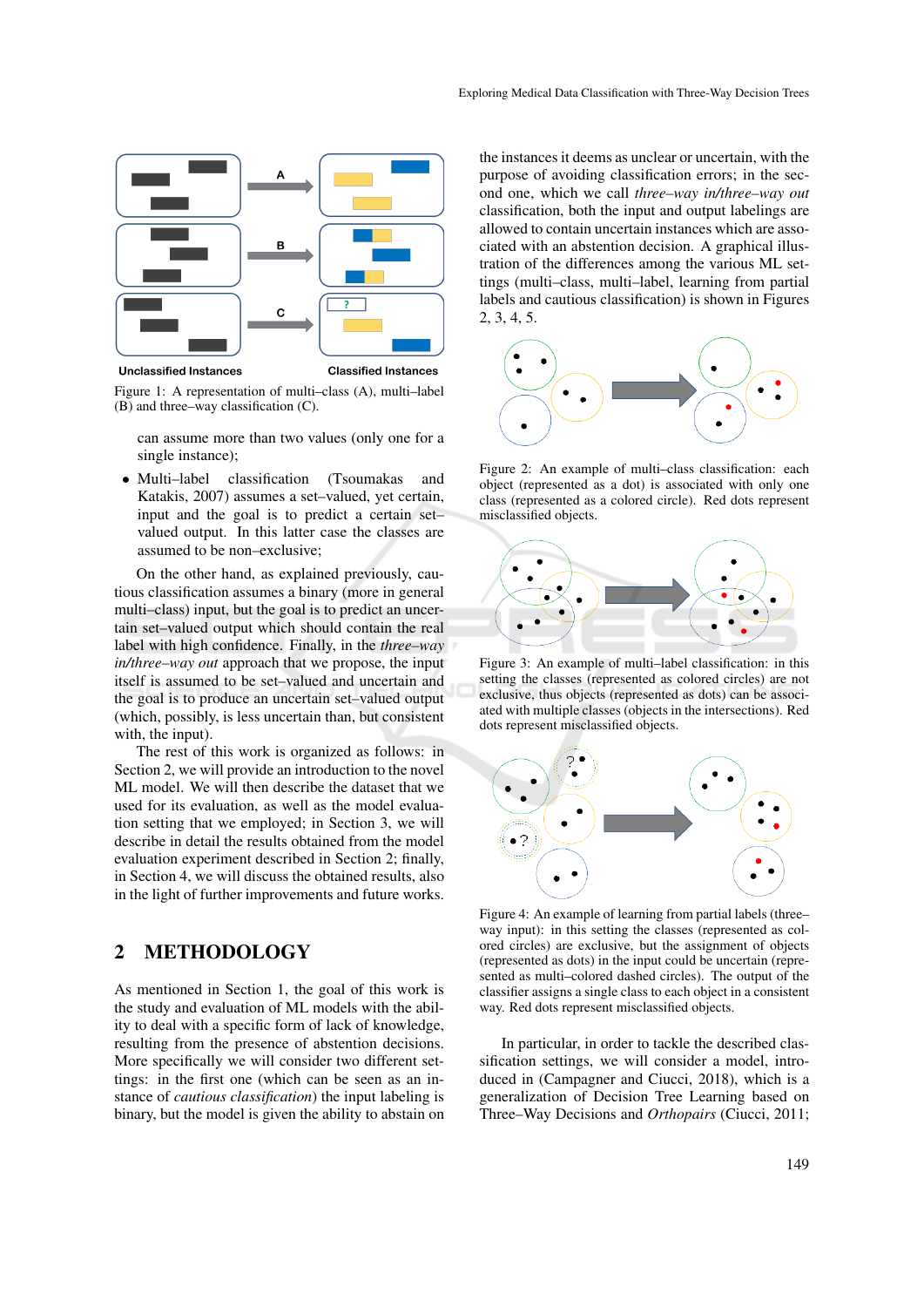

Figure 5: An example of cautious classification (three–way output): each object (represented as a dot) is associated with only one class (represented as a colored circle). The classifier has the ability to abstain on objects it deems uncertain (in order to avoid misclassifications).

Ciucci, 2016). The rest of this section proceeds as follows: in Section 2.1.1 we will provide a concise introduction to the necessary mathematical backgrounds; then, in Section 2.1.2 we will introduce the considered ML model; finally, in Section 2.2 we will detail the considered classification problem and the model evaluation setting employed.

#### 2.1 Three–Way Decision Tree Learning

#### 2.1.1 Introduction to Orthopartitions

We define an orthopair on a given set *U* as a pair of disjoint sets  $\langle P, N \rangle$  (i.e., such that  $P \cap N = \emptyset$ ). From these two sets we can also define the *boundary* or *uncertain region* as  $Unc = (P \cup N)^c$ . In a classification context, we can understand *P* as the set of certainly positive examples, *N* as the set of certainly negative examples and *Unc* as the set of uncertain examples. Thus, in the terminology of (Ferri and Hernández-Orallo, 2004), the output of a *Cautious Classifier* can be seen as an orthopair where the abstention decision  $\perp$  corresponds to examples in *Unc*. We say that a set *S* is *consistent* with an orthopair *O* if it holds that

$$
x \in P \Rightarrow x \in S \text{ and } x \in N \Rightarrow x \notin S. \tag{1}
$$

We say that two orthopairs  $O_1 = \langle P_1, N_1 \rangle$ ,  $O_2$  =  $\langle P_1, N_1 \rangle$  are *dis joint* if the following conditions hold:

$$
P_1 \cap P_2 = \emptyset; \tag{2a}
$$

$$
P_1 \cap Unc_2 = \emptyset \text{ and } Unc_1 \cap P_2 = \emptyset. \tag{2b}
$$

More generally, considering a multi-class classification setting, we can define the concept of an *orthopartition*, understood as a generalization of classical partitions, as a multi–set of orthopairs  $O =$  $\{O_1, ..., O_n\}$  satisfying:

$$
\forall O_i, O_j \in O O_i, O_j \text{ are disjoint}; \tag{3a}
$$

$$
\bigcap_i N_i = \emptyset;
$$
 (3b)

$$
\forall x \in U(\exists O_i \text{ s.t. } x \in Unc_i)
$$
  
\n
$$
\Rightarrow (\exists O_j \text{ with } i \neq j \text{ s.t. } x \in Unc_j).
$$
 (3c)

Thus, as implied by the axioms, an element in (more than one) boundary is an element whose class assignment is uncertain.

We say that a partition  $\pi$  is *consistent* with an orthopartition *O* iff  $\forall O_i \in O$ ,  $\exists S_i \in \pi$  such that *S* is consistent with  $O_i$  and the  $S_i$ s are all disjoint. We denote as  $\Pi_{\Omega} = {\pi | \pi \text{ is consistent with } \Omega}$  the set of all partitions consistent with *O*.

The *logical entropy* (Ellerman, 2013) (also known as *Gini impurity index* (Breiman et al., 1984)) of a partition  $\pi$  is defined as:

$$
h(\pi) = \frac{|dit(\pi)|}{|U|^2} \tag{4}
$$

where  $dit(\pi)$  is defined as:

 $\hat{h}$  =

$$
dit(\pi) = \{(u, u') \in U \times U | u \in \pi_i, u' \in \pi_j, i \neq j\} \quad (5)
$$

Given the set of compatible partitions we can provide a generalized definition of logical entropy  $\hat{h}$ , which is used in learning Three–Way Decision Trees:

$$
h_* = \min\{h(\pi)|\pi \in \Pi_O\} \tag{6a}
$$

$$
h^* = \max\{h(\pi)|\pi \in \Pi_O\} \tag{6b}
$$

$$
= \frac{h^*(O) + h_*(O)}{2} \tag{6c}
$$

#### 2.1.2 Introduction to Three–Way Decision Tree **Learning**

Decision Trees are a popular decision–making model, mainly due to their interpretability and their similarity to the human decision–making process, also in the clinical setting (Podgorelec et al., 2002; Dowding and Thompson, 2004; Dowie, 1996). Basically, they can be described as trees in which each internal node represents a test on a given independent variable and each leaf corresponds to a decision. Thus, in the classification setting that we are considering, each leaf is the decision associated with the independent variables values in the respective path from the root, an example is shown in Figure 6. Given their popularity in the decision-making and ML community, a variety of



Figure 6: An example Decision Tree, showing a limited example of optic disease diagnosis.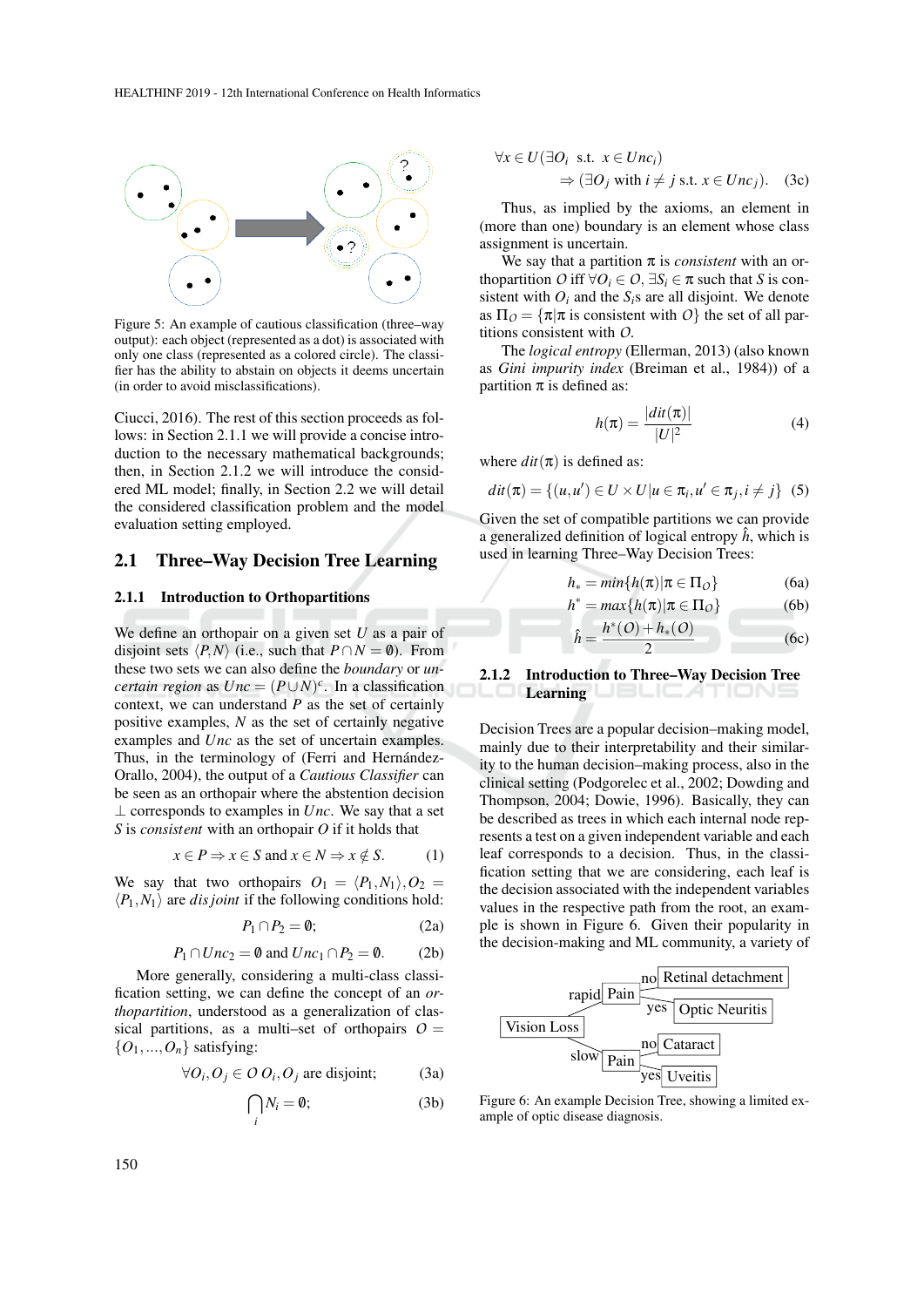Decision Tree Learning algorithms have been developed; among them, we recall *C4.5* (Quinlan, 1993) and CART (Breiman et al., 1984), which are based on the outline given in Algorithm 1.

| <b>Algorithm 1:</b> Decision Tree Induction Algorithm.        |  |  |  |  |
|---------------------------------------------------------------|--|--|--|--|
| <b>Input:</b> Dataset D                                       |  |  |  |  |
| <b>Output:</b> Decision Tree built on D                       |  |  |  |  |
| <b>1 for</b> feature a, split value $v_a$ <b>do</b>           |  |  |  |  |
| Compute entropy $h_{a,v_a}$ with respect to D<br>$\mathbf{2}$ |  |  |  |  |
| 3 end                                                         |  |  |  |  |
| 4 if stopping criterion reached then                          |  |  |  |  |
| Choose optimal classification<br>5                            |  |  |  |  |
| 6 else                                                        |  |  |  |  |
| Select feature $a^*$ , split value $v_a^*$ with minimal<br>7  |  |  |  |  |
| entropy and create a decision node;                           |  |  |  |  |
| Recur on the subsets of $D$ determined by the<br>8            |  |  |  |  |
| values of $a^*, v_a^*$ ;                                      |  |  |  |  |
|                                                               |  |  |  |  |

In (Campagner and Ciucci, 2018), the authors proposed a generalized Three–Way Decision Tree (TWDT) Learning model, based on Three–Way Decisions and orthopartitions, with the ability to both express abstention decisions and induce Decision Trees in a semi–supervised manner. This algorithm generalizes the classical ones on two aspects: the computation of the entropy *h* with respect to the dataset *D*, and the procedure to select the optimal classification. In the following explanation, for simplicity but without loss of generality, we will consider only *categorical* features (i.e., nominal features with a discrete unordered set of possible values).

Semi–Supervised Entropy Computation. The classification, in this setting, could be missing for some of the instances, that is  $\forall x \in D$ ,  $C(x) \in \{P, N, \perp\}$  where ⊥ represents a missing classification. Such a dataset naturally describes an orthopartition and we can then simply modify the entropy calculation by considering the value of  $\hat{h}$ . This computation easily generalizes to the multi–class case (this setting, which is a generalization of multi–class learning, is known as *Learning from Partial Labels* (Cour et al., 2011)): if *Cl* is the set of possible clear-cut classifications, then,  $\forall x \in D$ ,  $C(x) \in 2^{Cl}$ , which, again, naturally describes an orthopartition.

Selection of the Optimal Classification. Let  $D =$  ${x_1,...,x_{|D|}} \subseteq X$  be a given dataset with a set of features  $\{a_1, ..., a_m\}$  and a single target classification feature *C*. We will consider, for simplicity, only the binary classification approach, that is  $\forall x \in D$ ,  $C(x) \in$ 

 ${P, N}$ , while the classifier would also have the option of abstaining (i.e., the output of model *M* over instance *x* is allowed to be  $M(x) \in \{P, N, Unc\}$  where, as previously specified,  $x \in$  *Unc* means that model *M* abstains in assigning a classification to *x*). Let  $\tau \in (0,1)$ be a probability threshold, which represents the probability level under which the classifier will make an abstention decision. Let  $D_i^a = \{x \in D | v_a(x) = v_i^a\}$  be the set of instances that have value  $v_i^a$  for feature *a*. We associate to  $D_i^a$  the optimal classification :

$$
C_i^a = \operatorname{argmax}_{j \in \{P, N\}} \{ \frac{|\{x \in D_i^a | C(x) = j\}|}{|D_i^a|} \} \tag{7}
$$

Then, if

$$
P(C_i^a) = \frac{|\{x \in C_i^a\}|}{|D_i^a|} \ge \tau
$$
 (8)

the algorithm would select  $C_i^a$  as the optimal classification, otherwise the abstention decision  $\perp$  would be selected. If the target classification is allowed to be expressed in terms of three–way decisions (i.e.,  $\forall x \in D$ ,  $C(x) \in \{P, N, U \in \}$  then the probability of the optimal classification should be changed as follows:

$$
P(C_i^a) = \frac{1}{2} * \frac{|\{x \in D_i^a | C(x) = \bot\}|}{|D_i^a|} + \frac{|\{x \in C_i^a\}|}{|D_i^a|}. \quad (9)
$$

For a more general and flexible formulation based on decision costs and applicable to the multi–class and *learning from partial labels* approaches we refer to the original article (Campagner and Ciucci, 2018).

### 2.2 Model Evaluation Setting

#### 2.2.1 Description of the Dataset

As already introduced in Section 1, the evaluation of the model will regard the prediction of improvement or worsening of mental health, as measured by the mental score of the SF12 survey. More specifically, the real–world considered dataset has been extracted from an electronic specialty registry, called Datareg, which is adopted to record joint replacement cases at the Orthopedic Institute Galeazzi of Milan (Italy). This dataset consists of *462* instances characterized by the following 10 attributes (9 predictor features, and 1 target variable):

- Age at hospitalization, numeric;
- Sex, categorical (*Male* or *Female*);
- Pre-Operative Visual Analog Scale (VAS) Pain score (McCormack et al., 1988), numeric;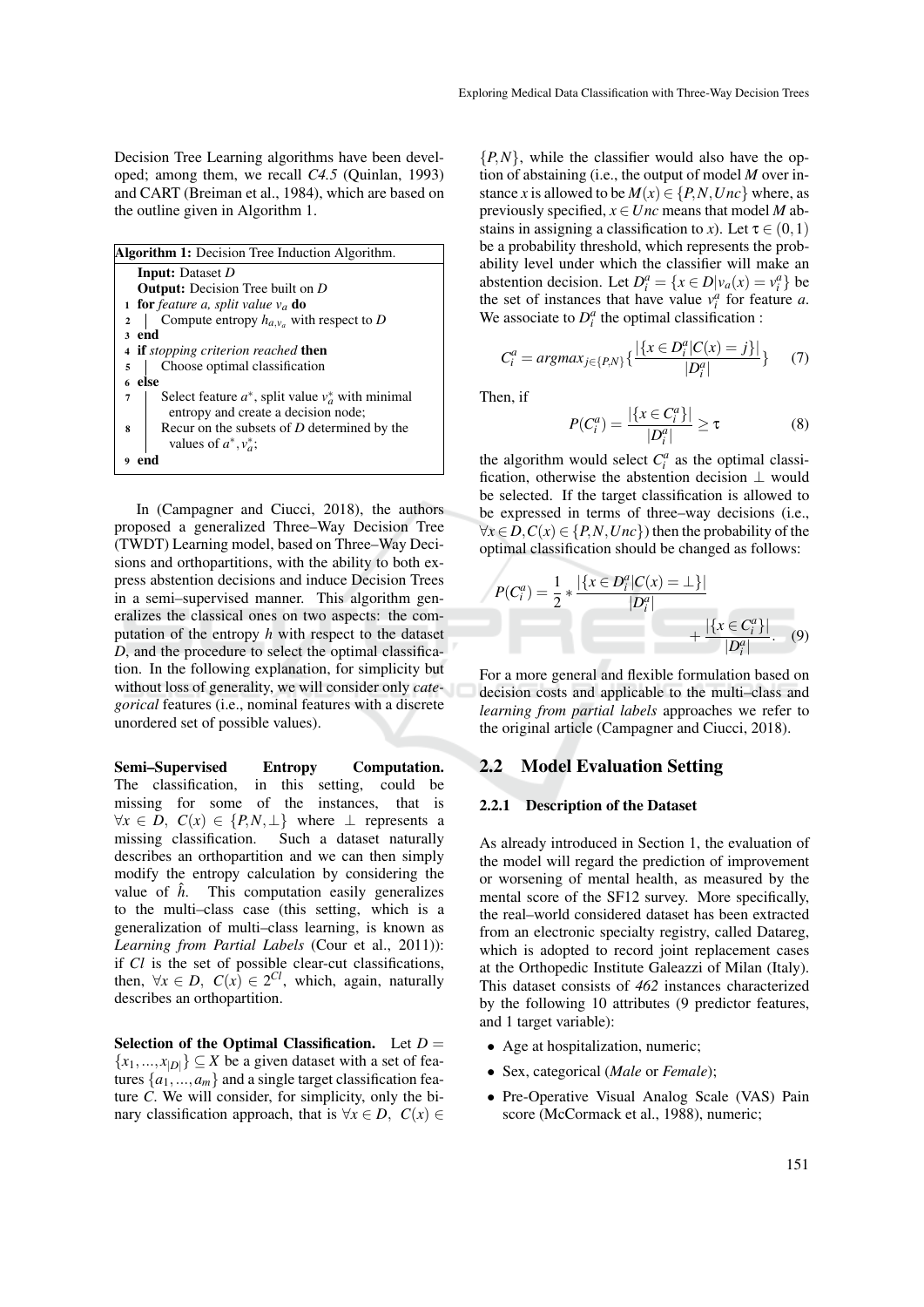- Pre-Operative Body–Mass Index (BMI) (Khosla and Lowe, 1967), numeric;
- Knee Society Score (KSS) Pain (KSS-P), KSS Function (KSS-F) and KSS Stability (KSS-S) Pre-Operative scores (N. Insall et al., 1989), numeric;
- Pre-Operative SF12 Mental Score (SF12-MS), numeric;
- Pre-Operative SF12 Physical Score (SF12-PS), numeric;
- Delta SF12 Mental Score (DSF12-MS), defined as the difference between the SF12-MS 6 months after the operation and the pre-operative SF12-MS; numeric. This is our target variable.

We then performed a pipeline of pre–processing operations:

- 1. Binarization of the Sex variable, in order to convert all variables in numeric form;
- 2. Imputation of the missing values (for the variables VAS, BMI, KSS-P, KSS-F and KSS-S), by using a simple median imputation strategy;
- 3. Normalization of all the (originally) numeric predictor features.

We then proceeded to create two different datasets, one for each of the considered classification tasks:

- 1. For the creation of the first dataset we simply binarized the target variable, mapping values  $< 0$  to the label 0 and values  $\geq 0$  to the label 1;
- 2. For the creation of the dataset with abstention decisions, we divided the universe in three by mapping values  $\lt -6.24$  to label 0, values  $-6.24 \lt$  $x \le 6.24$  to label  $\perp$  and values > 6.24 to label *1* (as suggested in (Utah Department of Health, 2001)). In this step, the above arbitrary threshold can be asymmetric, according to domain expertise or empirical studies, or be based on the observed error variance or other similar indicators, like the *minimal detectable change* and the *minimal clinically important difference*, associated with the considered scores, e.g., (Impellizzeri et al., 2011).

The resulting datasets were both strongly unbalanced: in the first dataset there were 382 instances with label *1* and 80 instances with label *0*; in the second dataset there were 310 instances with label *1*, 37 instances with label 0 and 115 instances with label ⊥. For this reason, we performed a *class reweighting* (McCarthy et al., 2005) procedure in order to place, during the training phase of the algorithms, more emphasis to instances in minority class.

#### 2.2.2 Model Comparison Setting

After the construction of the two training datasets, we designed an experiment in order to compare the considered model with a selection of classical ML algorithms. Given the relatively small size of the sample we did not perform an initial split of the dataset into training and testing datasets; instead, we performed a *k–fold cross–validation*, with  $k = 6$ , when estimating the accuracy scores and performing hyper–parameter selection of the considered models. More specifically, given the imbalanced nature of the datasets we compared the models on the basis of three criteria:

• *Balanced Accuracy* (BalAcc) (Mower, 2005), defined as

$$
\frac{\text{True Positive Rate} + \text{True Negative Rate}}{2} \tag{10}
$$

allowing us to compare models more accurately by considering, *separately*, accuracy on instances labeled as *1* and as *0*;

• *Accuracy* (Acc), defined simply as

.

$$
\frac{\text{True Positives} + \text{True Negatives}}{N} \tag{11}
$$

In order to evaluate the considered three–way decision tree model, for which the output classification could be one of  $\{1,0,\perp\}$ , we redefined the above measure in a way reminiscent of *One vs Rest* multi– class classification (Bishop, 2006). Specifically, we compute two values of balanced accuracy: the first value *BalAcc*<sup>0</sup> is computed by aggregating 0 and  $\perp$  labels, the second value *BalAcc*<sub>1</sub> is similarly computed by aggregating *1* and  $\perp$  label. The value of the balanced accuracy is then computed as their average:

$$
Ba\hat{I}Acc = \frac{BalAcc_0 + BalAcc_1}{2} \tag{12}
$$

We redefined the accuracy measure similarly. For evaluation of the Three–Way Decision Tree, as suggested in (Ferri and Hernández-Orallo, 2004), we also computed the values of the considered metrics without taking in consideration the predicted abstentions: these values were used, in particular, for the computation of the ROC curves as detailed in Section 2.2.2 and for evaluating if the algorithm could outperform other models when considering only the predictions on which it was sufficiently "confident". In this case, we also computed the value of another metric that we called *Abstention Rate* (AR), defined simply as:

$$
AR = \frac{Abstentials}{N}
$$
 (13)

Given the differences among the two considered decision problems, we also made some dataset– specific decisions as follows.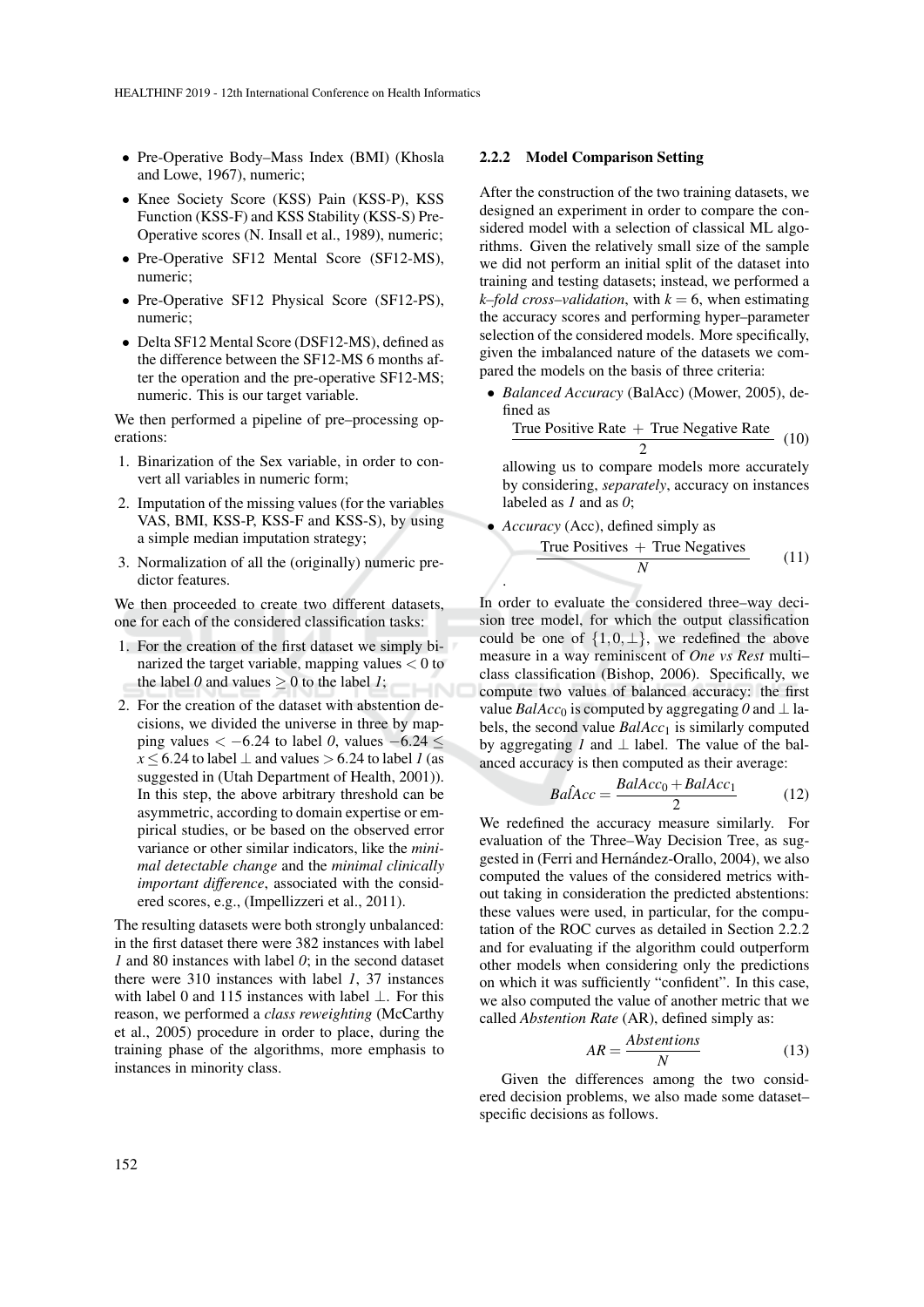Binary Input, Three–Way Output. In regard to this dataset, which corresponds to a cautious classifica ion problem,we compared the Three–Way Decision Tree algorithm described in Section 2.1.2 with the following algorithms: *K–Nearest Neighbors* (KNN) (Altman, 1992), *Logistic Regression* (McCullach and Nelder, 1987), *Linear Discriminant Analysis* (LDA) (Fisher, 1936), *Na¨ıve Bayes* (Russell and Norvig, 2009) with Gaussian variables, *Support Vector Machines* (SVM) (Boser et al., 1992) with *Radial Basis Function* kernels, *Multilayer Perceptron* (MLP) (Goodfellow et al., 2016) with *Rectified Linear Units* (ReLU) (Glorot et al., 2011) and *Gradient Boosting* (Friedman, 2001). To compare the ML algorithms, we also computed for each model the *Receiver Operating Characteristic* (ROC) curves (Fawcett, 2006), in order to analyze the performance of the algorithms at varying operating points by plotting different values of True Positive Rate (TPR) at varying levels of False Positive Rate (FPR):

$$
TPR = \frac{\text{True Positives}}{\text{True Positives} + \text{False Negatives}} \quad (14a)
$$

$$
FPR = \frac{\text{False Positives}}{\text{False Positives} + \text{True Negatives}} \quad (14b)
$$

To better analyze the performances of the Three–Way Decision Tree model we also considered the variation of classification accuracy with respect to the varying abstention costs (Ferri and Hernández-Orallo, 2004).

Three–Way Input, Three–Way Output. In this context, which corresponds to *three–way in/three– way out* classification that we introduced previously, we evaluated the Three–Way Decision Tree model against the *Label Propagation* algorithm (Zhu and Ghahramani, 2002). Given the complexity of performing ROC analysis in this context, we simply evaluated the algorithms on the basis of the two previously defined measures and respective confusion matrices. Furthermore, we considered the variation of classification accuracy with respect to the varying abstention costs.

### 3 RESULTS

In this section we will describe the results obtained via the model evaluation experiment detailed in Section 2, specifically: in Section 3.1 we will present the results for the dataset with binary input and three–way output, and in Section 3.2, we will present the results for the dataset with three-way input and output.

### 3.1 Results for the Binary Input, Three–Way Output Dataset

The measured *balanced accuracy* and *accuracy* values, along with the selected optimal hyper– parameters, for the algorithms listed in Section 2.2.2 are summarized in Table 1.

As can be easily observed, the Three–Way Decision Tree algorithm performed best under the Bal-Acc metric, with the Naïve Bayes performing similarly, and both obtaining relatively high values of accuracy measures, while the value of balanced accuracy  $< 0.75$  could easily be explained with the difficulty of predicting the minority class (in fact for both algorithms we registered a *True Negative Rate* of around 0.55). It can also be observed that, as expected given the imbalanced nature of the dataset, the accuracy measure, when taken alone, was not sufficiently informative. For instance, the LDA, KNN, MLP and Gradient Boosting algorithms performed significantly worse with respect to balanced accuracy, but comparably or better than other algorithms with respect to accuracy. This could be explained by the fact that these classifiers produced highly skewed predictions, greatly favoring the majority class.



Figure 7: Variation of balanced accuracy with respect to the τ parameter.

When considering the performance of the Three– Way Decision Tree without taking in consideration the abstention decisions, it could be seen that the algorithm significantly outperforms the other considered approaches. As can be seen in the *Confusion matrix*, shown in Table 2, even with  $\tau = 0.7$  the algorithm classifies with high confidence more than half of the dataset, achieving (considering the class imbalance) a high accuracy for the minority class. It is also to note that the accuracy for the TWDT without taking the abstentions in consideration is lower than the one for TWDT with  $\tau = 0.2$ : this effect is due to the fact that the  $\tau = 0.2$  TWDT produced a prediction favoring the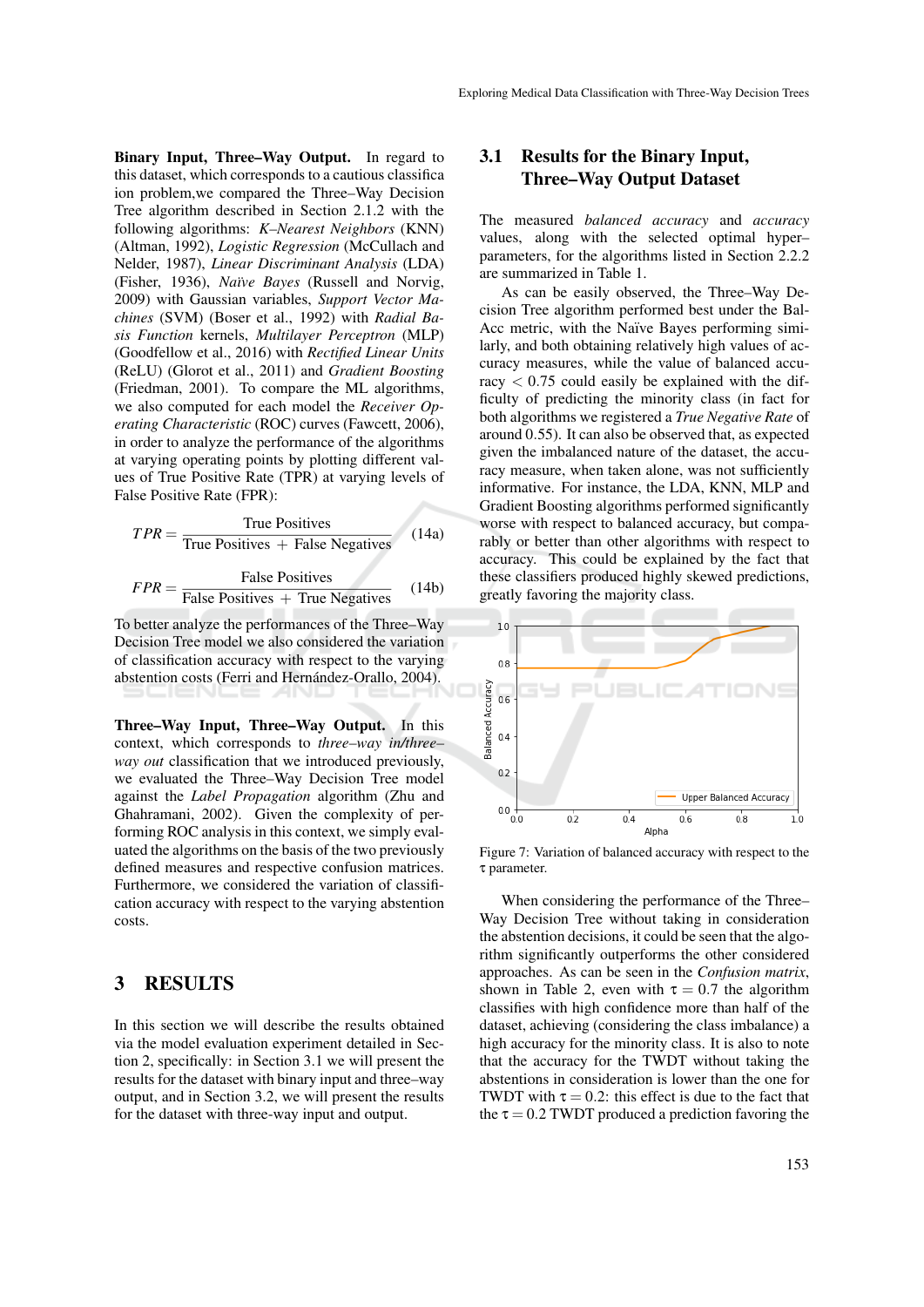| Algorithm                    | <b>Balanced Accuracy</b> | Accuracy | AR   | Hyper-Parameters             |
|------------------------------|--------------------------|----------|------|------------------------------|
| <b>TWDT</b>                  | 0.72                     | 0.84     | 0.0  | Depth = $2, \tau = 0.2$      |
| TWDT (Only predicted values) | 0.82                     | 0.81     | 0.50 | Depth = $2, \tau = 0.7$      |
| <b>KNN</b>                   | 0.62                     | 0.82     |      | $k = 5$                      |
| Logistic Regression          | 0.70                     | 0.73     |      |                              |
| LDA                          | 0.64                     | 0.83     |      |                              |
| Naïve Bayes                  | 0.72                     | 0.82     |      | -                            |
| <b>SVM</b>                   | 0.70                     | 0.74     |      |                              |
| <b>MLP</b>                   | 0.67                     | 0.85     |      | Layers = $5$ , Nodes = $100$ |
| <b>Gradient Boosting</b>     | 0.65                     | 0.85     |      | Estimators = 30, Depth = 2   |

Table 1: Metrics results and selected hyper–parameters for the Binary Input, Three–Way Output Dataset.



Figure 8: Variation of the ROC curves with respect to the  $\tau$ parameter.

majority class, which obviously boosts the accuracy, while the  $\tau = 0.7$  TWDT, as shown in Table 2, produced a more balanced prediction (thus favoring an high value of balanced accuracy).

Table 2: Confusion matrix for the optimal hyper-parameters of the TWDT algorithm, without considering the abstention decisions.

| Actual \ Predicted |    |     |
|--------------------|----|-----|
|                    |    |     |
|                    | 38 | 200 |

In order to provide a more fine-grained comparison of the considered algorithms, we also performed a ROC analysis, comparing the respective ROC curves: the resulting curves can be seen in Figure 9.

As can be easily seen, the ROC curve of the TWDT algorithm (for which, as explained in Section 2.2.1, we considered only the predicted values, with the hyper–parameters illustrated in Table 1) encloses all the other curves, being the one curve more similar to the optimal curve (i.e., the curve touching the left and top borders). This provides a more significant measure of the fact that the added flexibility, given by the possibility of abstaining from decision, allows the TWDT model to out–perform the other algorithms by

focusing only on the predictions for which it is sufficiently confident: that is, the possibility of abstention offers an interesting trade–off where one can increase the accuracy (and confidence) of the prediction by simply allowing the algorithm to abstain on some instances. In order to more systemically study this trade–off effect, we also considered the variation of the balanced accuracy and the ROC curves with respect to the variation of the  $\tau$  parameter, for which the results are shown in Figure 7 and Figure 8.

As expected, and illustrated in (Ferri and Hernández-Orallo, 2004), with increasing levels of  $\tau$ the algorithm produces more precise predictions, by simply discarding all the observations for which its predictions would not be sufficiently confident. This trade–off effect is best explained by looking at Figure 8 which clearly shows how increasing τ also increases the accuracy of the algorithm but decreases its coverage<sup>1</sup> (illustrated by the gap among the curves). Note also that the ROC curves, although depicted as continuous curves in Figure 8, can actually have discontinuities due to operating points for which no actual instance is classified, i.e., when the probability score of all predictions is lower than τ.

### 3.2 Results for the Three–Way Input, Three–Way Output Dataset

The measured *balanced accuracy* and *accuracy* values, along with the selected optimal hyper– parameters, for the algorithms listed in Section 2.2.2 are synthesized in Table 5.

As it can be easily seen, in this context the TWDT algorithm, when considering the value of  $Ba\hat{A}cc$  and  $\hat{Acc}$ , performs worse than the Label Propagation algorithm, albeit they differ significantly only for the value of the accuracy. In regard to the TWDT algorithm not considering the abstention decision, the results improve for both the metrics (as expected) with only a

<sup>&</sup>lt;sup>1</sup>By coverage we intend the proportion of instances that are classified with respect to the abstentions.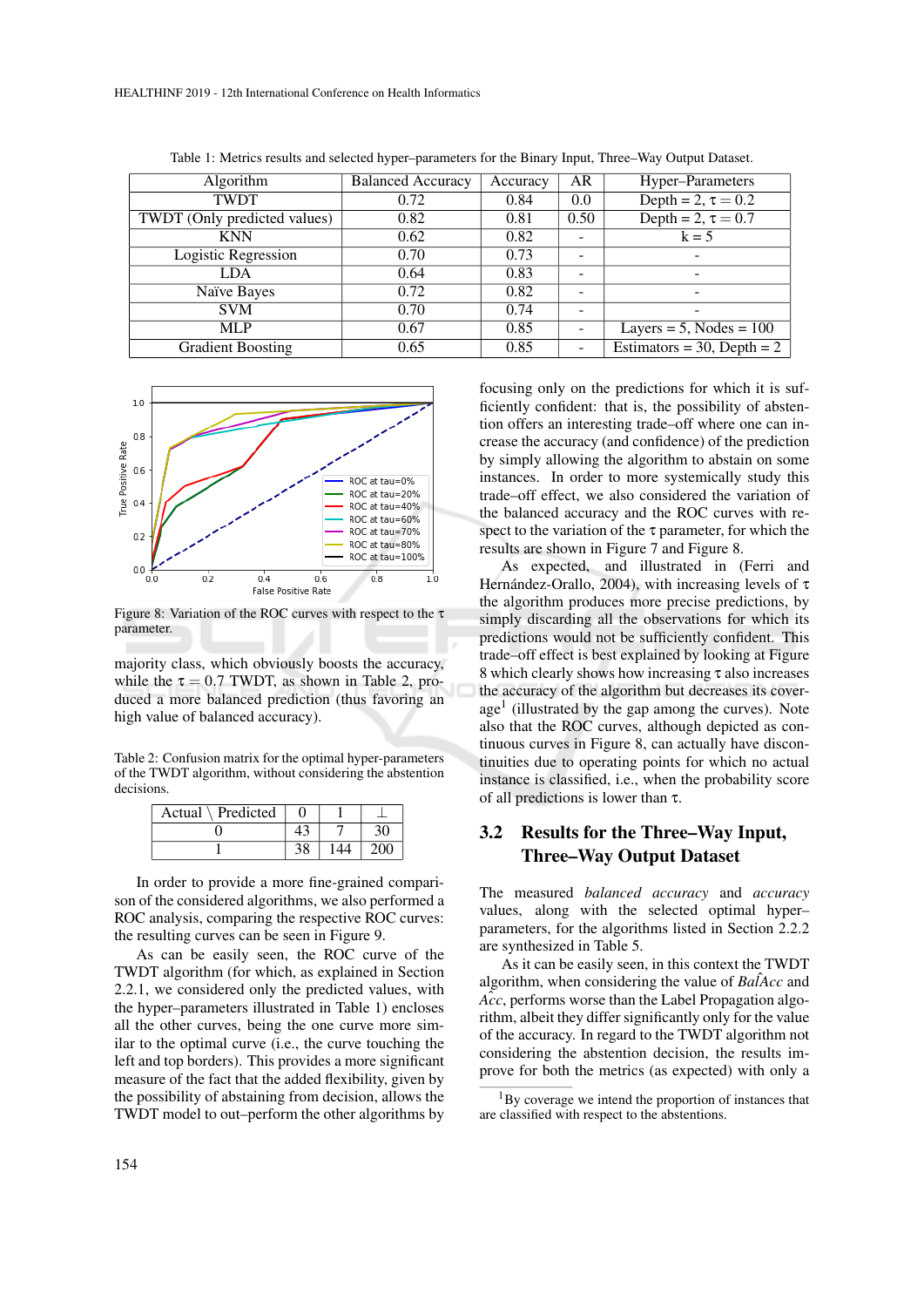

Receiver operating characteristic example

Figure 9: Comparison of ROC curves for the considered algorithms.

Table 3: Confusion matrix for the optimal hyper-parameters of the TWDT algorithm, without considering the abstention decisions.

| Actual $\setminus$ Predicted |   |  |
|------------------------------|---|--|
|                              | 8 |  |
|                              |   |  |
|                              |   |  |

Table 4: Confusion matrix for the optimal hyper-parameters of the Label Propagation algorithm.

| Actual \ Predicted |     |  |
|--------------------|-----|--|
|                    |     |  |
|                    | 309 |  |
|                    |     |  |

moderate increase in the AR. However, while the algorithm outperforms Label Propagation with respect to the balanced accuracy, it still performs worse with respect to the accuracy. As can be seen in the Confusion Matrices, shown in Table 3 and Table 4, the high accuracy obtained by the Label Spreading algorithm could be explained by observing that the algorithm produces a highly skewed prediction placing most of the instances in the majority class. Conversely the TWDT algorithm makes a much less skewed prediction, with a balance among the predicted classes more similar to the one given by the algorithms described in Section 3.1 (i.e. it achieves high performance with respect to the majority class, and little higher than random performance on the minority class) and its errors are thus much more probably due to the class imbalance (in this case even more extreme than that of Section 3.1). Thus, we can conclude that the result given

by the TWDT algorithm is more representative of the real performance of the algorithm on this dataset, as shown by the fact that it exhibits a higher value of balanced accuracy. Also in this case, in order to study the abstention–accuracy trade–off, we considered the variation of the balanced accuracy with respect to the variation of the  $\tau$  parameter, for which the results are shown in Figure 10.



Figure 10: Variation of balanced accuracy with respect to the τ parameter.

### 4 CONCLUSION

In this work we studied the impact of a specific type of uncertainty, the classification ambiguity that commonly arises in clinical decision making, on ML algorithms; that is how the lack of knowledge that derives from *refraining* from making a clear–cut decision, in its turn due to a lack of adequate and sufficient evi-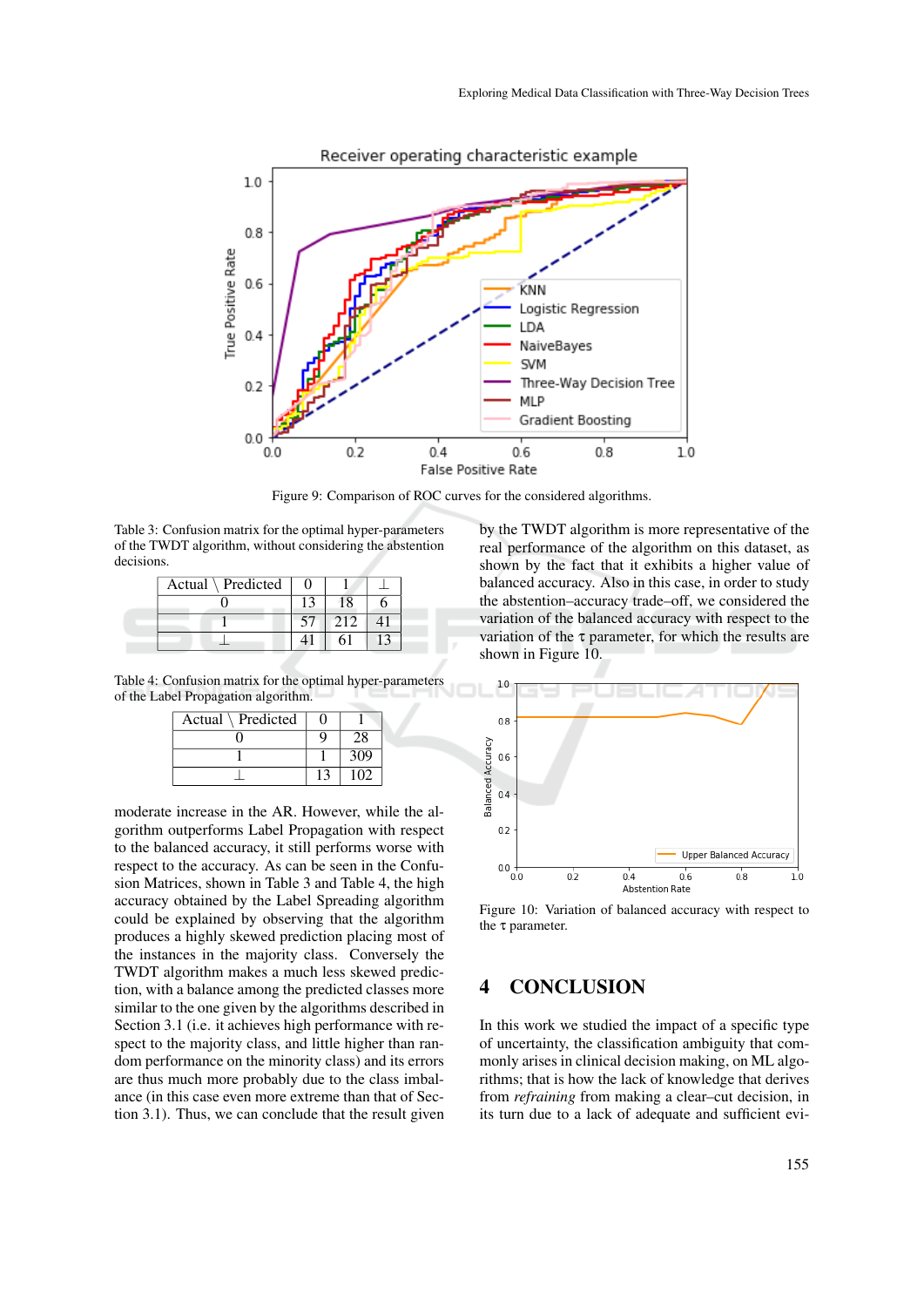| <b>Algorithm</b>             | <b>Balanced Accuracy</b> | Accuracy | AR                       | Hyper–Parameters         |
|------------------------------|--------------------------|----------|--------------------------|--------------------------|
| TWDT                         | 0.76                     | 0.74     | 0.0                      | Depth = 20, $\tau = 0.2$ |
| TWDT (Only predicted values) | 0.84                     | 0.79     | 0.13                     | Depth = 20, $\tau = 0.6$ |
| Label Propagation            | 0.78                     | 0.87     | $\overline{\phantom{a}}$ | $v = 190$                |

Table 5: Metrics results and selected hyper–parameters for the Three–Way Input Input, Three–Way Output Dataset.

dence or of agreement on the available one, far from being obliterated by unrealistic data-quality driven policies, rather can be leveraged to design novel computational aids capable of yielding either more accurate or more *informative* advice, that is more adequate tools for medical co-agencies (Thraen et al., 2012) than the current ones (Castaneda et al., 2015).

In particular, we proposed a specific ML algorithm that can directly manage this type of uncertainty, and compared it with traditional ML approaches. In doing so, we could understand if this added flexibility could result in better and more reliable predictions. Specifically, we evaluated the considered model, which represents an extension of the popular Decision Tree Learning approach based on Three–Way Decision Theory, on a real–world prediction problem, namely the prediction of post-operative improvement in mental health as represented by the SF12 Mental score, considering two different approaches: *cautious* classification, and our novel approach, *three–way in/three–way out* classification. In both cases, the considered algorithm outperformed the other evaluated algorithms with respect to the most suitable performance measure (i.e., balanced accuracy) given the highly unbalanced nature of the datasets. The obtained results clearly show that the increased flexibility given by the possibility of expressing an abstention decision is able to increase the performance and the significance of the predictions by allowing the algorithm to provide a prediction only for the instances for which the achieved confidence is sufficient.

The *three-way in/three-way out* approach that we propose has some implications on how medical data are produced and recorded. In regard to the input of ML algorithms, doctors could be finally allowed to record richer and truer data out of their interpretations of complex phenomena, with no need to hide their perplexities and uncertainties under the rug of clearcut classifications that simply do not apply to their patients' conditions. Despite the common tendency of medical practitioners to accept and cope with vague situations on a daily basis, current Electronic Medical Records are designed to obliterate this dimension, forcing the adoption of disjoint categories, and mandating the imputation of values in the name of the ideals of completeness and precision, while not requiring, for instance, to record the degree of confidence

with which a diagnosis is given along with the diagnostic or prognostic indication itself. On the other hand, in regard to the output of ML algorithms, our method can provide doctors with indications that, although seemingly more affected by uncertainty, nevertheless can be more informative and closer to their mental models, which deal with uncertainty in richer and more creative ways than computer and data scientists usually are used to (Berg, 1997). This kind of uncertainty-aware decision aids could also act as training tools, which contribute in addressing what has been called "the greatest deficiency of medical education throughout the twentieth century", that is failing to train doctors about clinical uncertainty (Djulbegovic, 2004). Moreover in our view, providing algorithms with the capability of working with abstention decisions (either in the input, by the physicians, or in the output, by the predictive algorithm) could in principle foster the iterative interaction between the ML– based DSS and the clinician (Holzinger, 2016), so that this latter one can progressively refine the predictions in a process that could be seen as a generalization of the *Active Learning* setting (Settles, 2012).

In light of the promising results obtained, we plan to expand this study by considering the following future works:

- Firstly, we plan to expand this study by considering a wider variety of datasets, in order to better analyze the performance increase given by the possibility of abstention and establish its statistical significance;
- While Decision Trees offer several advantages, in terms of simplicity and interpretability of the induced models, they still represent a limited model from an expressivity point of view (e.g., in regard to smooth functions). We plan to consider if endowing more sophisticated algorithms (such as Random Forest, SVMs or Deep Learning algorithms (Goodfellow et al., 2016)) with the same ability of working with abstention decisions could result in even better performance increases;
- We plan to apply the *three–way in/three–way out* approach to *multi–observer* settings where consensus cannot be achieved by either simple or statistically significant majority (Svensson et al., 2015);
- Consequently, we plan to consider three-way pre-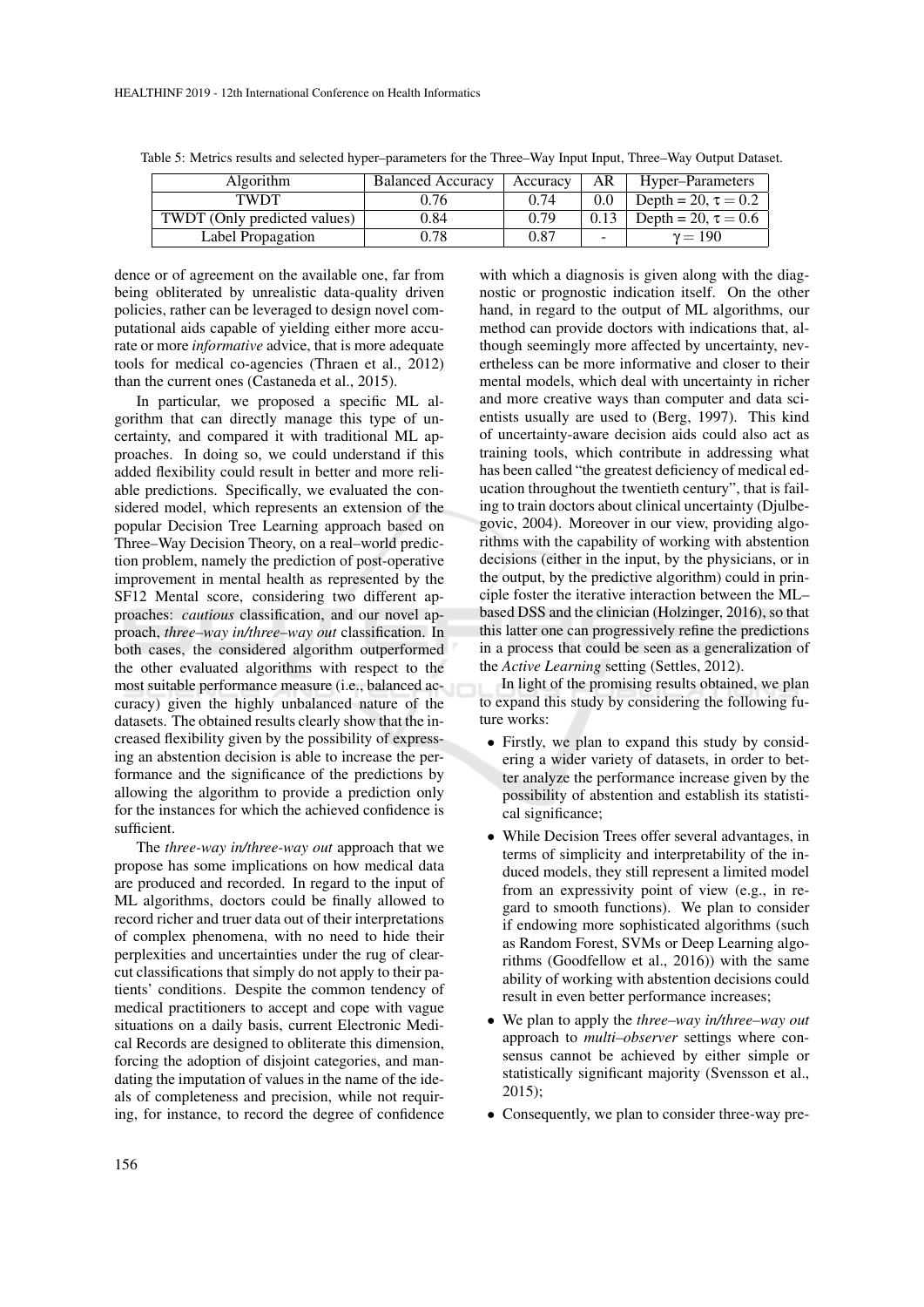dictor features, that is to allow abstentions not only in the target variable of both the input (i.e., training) and the output (i.e., predicted) data, but also in regard to any other feature of the ground truth, and of the new instances to classify;

• Finally, in this study we considered only binary classification problems. Thus, we plan to extend this study considering also multi–class classification tasks and the more general case of *learning from partial labels*.

### ACKNOWLEDGEMENTS

The authors are grateful to Giuseppe Banfi, for granting access to the anonymized data of the Datareg registry and promoting this research.

### REFERENCES

- Altman, N. S. (1992). An introduction to kernel and nearestneighbor nonparametric regression. *The American Statistician*, 46(3):175–185.
- Berg, M. (1997). *Rationalizing medical work: decisionsupport techniques and medical practices*. MIT press.
- Bishop, C. M. (2006). *Pattern Recognition and Machine Learning (Information Science and Statistics)*. Springer-Verlag, Berlin, Heidelberg.
- Boser, B. E., Guyon, I. M., and Vapnik, V. N. (1992). A training algorithm for optimal margin classifiers. In *Proceedings of the 5th Annual Workshop on Computational Learning Theory*, COLT '92, pages 144–152, New York, NY, USA. ACM.
- Breiman, L., Friedman, J. H., Olshen, R. A., and Stone, C. J. (1984). *Classification and regression trees*. Wadsworth statistics/probability series. Wadsworth & Brooks/Cole Advanced Books & Software.
- Brown, J., Bryan, S., and Warren, R. (1996). Mammography screening: an incremental cost effectiveness analysis of double versus single reading of mammograms. *BMJ*, 312(7034):809–812.
- Cabitza, F., Ciucci, D., and Locoro, A. (2017). Exploiting collective knowledge with three-way decision theory: Cases from the questionnaire-based research. *International Journal of Approximate Reasoning*, 83:356 – 370.
- Cabitza, F., Ciucci, D., and Rasoini, R. (2019a). A giant with feet of clay: On the validity of the data that feed machine learning in medicine. In *Organizing for the Digital World*, pages 121–136, Cham. Springer International Publishing.
- Cabitza, F., Locoro, A., Alderighi, C., Rasoini, R., Compagnone, D., and Berjano, P. (2019b). The elephant in the record: on the variability of data recording work. *Health Informatics Journal*.
- Campagner, A. and Ciucci, D. (2018). Three-way and semisupervised decision tree learning based on orthopartitions. In *Information Processing and Management of Uncertainty in Knowledge-Based Systems. Theory and Foundations: 748–759*. Springer Int. Pub.
- Castaneda, C., Nalley, K., Mannion, C., Bhattacharyya, P., Blake, P., Pecora, A., Goy, A., and Suh, K. S. (2015). Clinical decision support systems for improving diagnostic accuracy and achieving precision medicine. *Journal of clinical bioinformatics*, 5(1):4.
- Ciucci, D. (2011). Orthopairs: A simple and widely used way to model uncertainty. *Fundam. Inform.*, 108:287– 304.
- Ciucci, D. (2016). Orthopairs and granular computing. *Granular Computing*, 1:159–170.
- Cour, T., Sapp, B., and Taskar, B. (2011). Learning from partial labels. *J. Mach. Learn. Res.*, 12:1501–1536.
- Deo, R. (2015). Machine learning in medicine. *Circulation 132(20), 1920–1930*.
- Djulbegovic, B. (2004). Lifting the fog of uncertainty from the practice of medicine. *BMJ*, 329(7480):1419–1420.
- Dowding, D. and Thompson, C. (2004). Using decision trees to aid decision-making in nursing. *Nursing times*, 100:36–39.
- Dowie, J. (1996). The research-practice gap and the role of decision analysis in closing it. *Health Care Analysis*,  $4(1):5-18.$
- Eakins, C., Ellis, W. D., Pruthi, S., Johnson, D. P., Hernanz-Schulman, M., Yu, C., and Kan, J. H. (2012). Second opinion interpretations by specialty radiologists at a pediatric hospital: rate of disagreement and clinical implications. *American Journal of Roentgenology*, 199(4):916–920.
- Ellerman, D. (2013). An introduction to logical entropy and its relation to shannon entropy. *International Journal of Semantic Computing*, 7(2):121–145.
- Fawcett, T. (2006). An introduction to roc analysis. *Pattern Recognition Letters*, 27(8):861 – 874. ROC Analysis in Pattern Recognition.
- Ferri, C. and Hernández-Orallo, J. (2004). Cautious classifiers. In *ROC Analysis in Artificial Intelligence, 1st International Workshop, ROCAI-2004*, pages 27–36.
- Fisher, R. A. (1936). The use of multiple measurements in taxonomic problems. *Annals of Eugenics*, 7(2):179– 188.
- Fox, R. C. (2000). *Medical uncertainty revisited*, pages 409–425. SAGE Publications Ltd, London.
- Friedman, J. H. (2001). Greedy function approximation: A gradient boosting machine. *The Annals of Statistics*, 29(5):1189–1232.
- Glorot, X., Bordes, A., and Bengio, Y. (2011). Deep sparse rectifier neural networks. In *Procs of the 14th International Conference on Artificial Intelligence and Statistics: 315–323 (15)*.
- Glynne-Jones, R. and Hughes, R. (2012). Critical appraisal of the 'wait and see'approach in rectal cancer for clinical complete responders after chemoradiation. *British Journal of Surgery*, 99(7):897–909.
- Goodfellow, I., Bengio, Y., and Courville, A. (2016). *Deep Learning*. MIT Press.